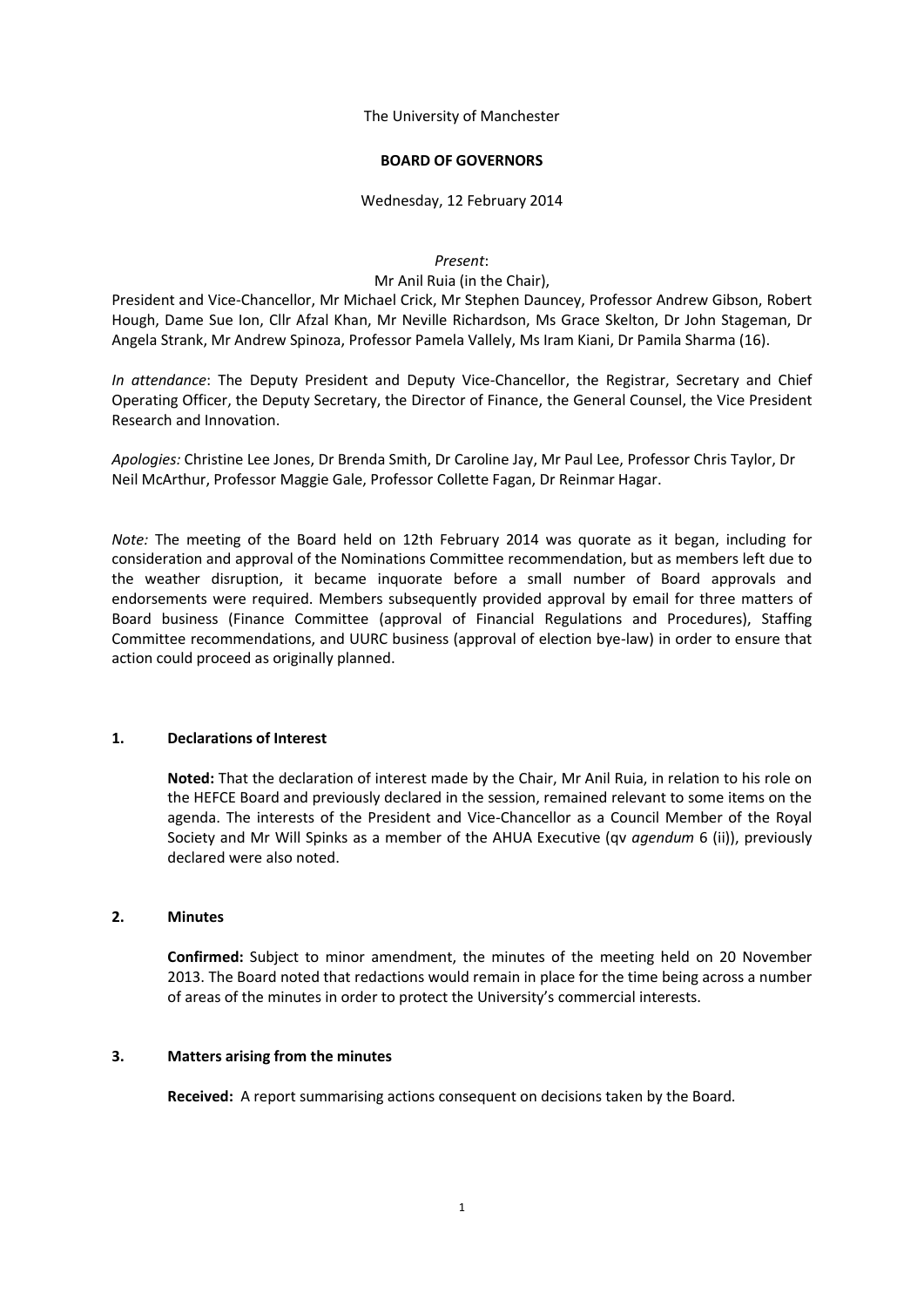# **4. Summary of business** by the Deputy Secretary

**Received:** A report prepared by the Deputy Secretary on the main items of business to be considered at the meeting.

# **5. Chairman's report**

**Received:** A report from the Chair of the Board of Governors, including a recommendation from the Nominations Committee regarding membership of the Board of Governors from 1 September 2014.

# **Reported:**

- (1) That the Nominations Committee had interviewed Mr Edward Astle, formerly of Imperial College, London with a view to him joining the Board of Governors, to take the place that will be vacated by Cllr. Afzal Khan. Mr Astle will join the Board on 1 September 2014, for a three year term, and arrangements were being made for a series of meetings around the University as part of his formal induction.
- (2) That the Chair provided an overview of the forthcoming Planning and Accountability Conference, noting that the TRAC report would be considered within the context of the research presentation and in other sessions. Scenario planning would also be addressed within the Finance elements of the Conference agenda.
- (3) The Queen's New Year Honours list has included some of our University colleagues. Lenox Green, a postgraduate office administrator at the School of Maths, has been awarded an OBE for his voluntary work to help youngsters, families and homeless people in Manchester. Professor Carole Anne Goble, at the School of Computer Science, has been made a CBE for her services to Science. Carole is a leading authority on the Semantic Web, also known as Linked Data - a means of enriching the Web with knowledge. She has worked on the computational and technical underpinning of scientific disciplines, particularly Life Sciences, Systems Biology and Biodiversity, and has had an impact on bioinformatics, e-Science, open science and applied computer science. Professor Douglas Kell, at the School of Chemistry and the Manchester Institute of Biotechnology, has been awarded a CBE for his services to science and research. Douglas is a leading figure in the field of systems biology, the multidisciplinary approach to tackling complex biological problems using theory, computer modelling and experimentation. It is revolutionising how bioscientists think and work and will make the outputs of their work both more useful, and easier to use, in industry and policymaking.
- (4) That the Chair provided a briefing for Board members on HEFCE matters including the recent REF exercise and the priorities identified by the Department for Business, Innovation and Skills in the recent Grant letter.
- (5) That the Chair referred to a recent briefing by the Rt Hon. David Willets MP, in which he identified Cyber Security, pensions and the oversight arrangements for private providers, among others, as significant issues within the sector.

**Resolved:** To approve the appointment of Edward Astle (see Appendix 1 for biographical information) to the Board of Governors, from 1 September 2014.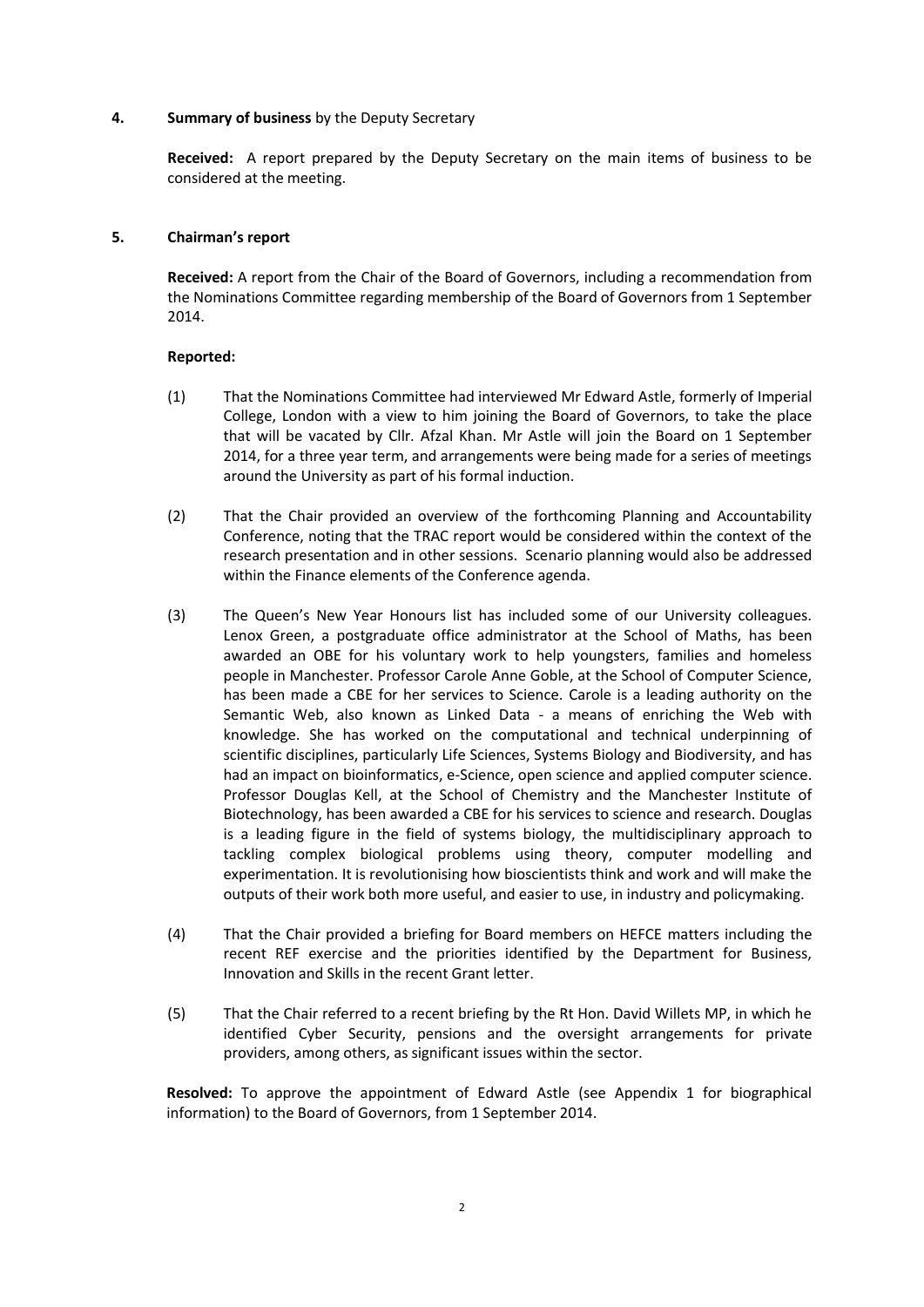# **6. Secretary's report**

## **Received:**

- (i) A verbal update on Senate elections.
- (ii) Papers relating to proposed Education Student Support Regulations brought forward by the Association of Heads of University Administration (AHUA).
- (iii) The dates of informal and formal meetings of the Board of Governors in 2014/2015.

# **Noted:**

- (1) That a ballot was underway within the Faculty of Humanities to determine membership of Senate from members of the academic and research staff. A full report on the outcome, and of the nominations received in the other faculties, will be provided at the next Board meeting.
- (2) That the proposals for Education Student Support Regulations brought forward by the Association of Heads of University Administration Executive, were noted by the Board and the Board offered its support for the approach through the Registrar, Secretary and Chief Operating Officer.
- (3) The dates of the meetings of the Board of Governors in 2014-15, and that committee meeting dates will now be agreed through secretaries, Chairs and members.

# **7. Stock-take Report**

### **Received:**

To receive the annual stock-take report ahead of its consideration and appraisal within the Conference programme.

**Reported:** That the report was being circulated to the Board at an earlier stage to allow for questions and enable it to be seen in the context of the Planning and Accountability Conference agenda, and thereby shape the focus of the conference.

### **Noted:**

- (1) That it was noted that KPI 7, on widening participation, whilst the report on performance was positive, changes were likely to be made to the measures that meant that the performance reported would look poorer.
- (2) That although the target in KP5 Student Satisfaction was on track, performance had dipped in a small number of schools, where effort was now being targeted to ensure student satisfaction improved. In some areas, the performance drop was known and anticipated, e.g Arts, Languages and Cultures had been through a merger process which had caused some problems for some groups of students. In other areas, some previously high performing schools had unexpectedly fallen back slightly, and in these instances action plans had been developed to redress the situation.
- (3) That the delicate position in respect of discretionary funding to support investment and the meeting of recruitment targets was highlighted. In the previous year, the University had not been able to meet some recruitment targets due to a combination of the fee and wider patterns of recruitment, however, the University had identified the need to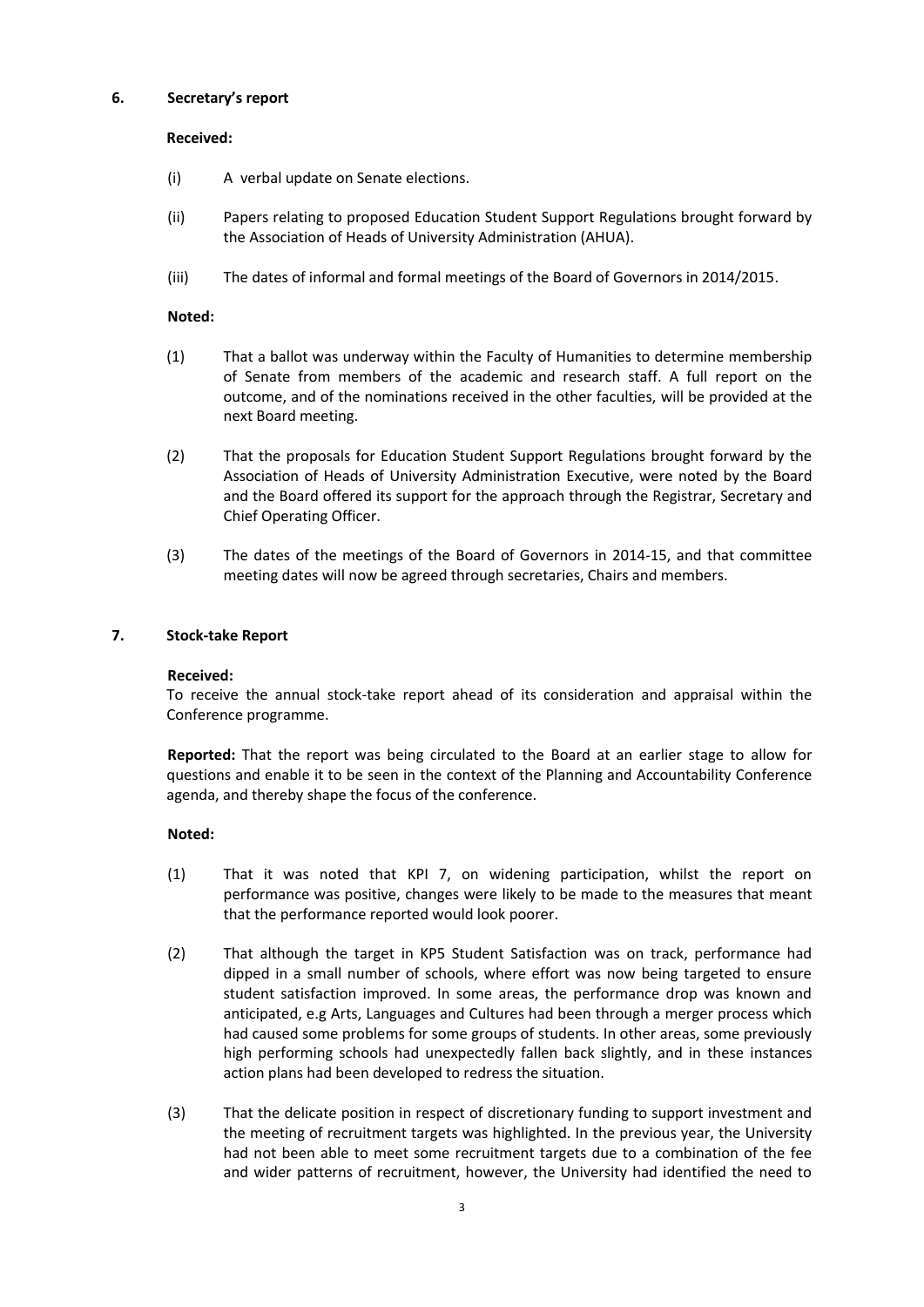build discretionary funding in order to sustain current levels of investment and extend it where necessary. Therefore some consideration to the levels of funding the University would need to secure (e.g. minimum, median, upper) and the means through which these levels might be achieved.

(4) That in respect of KP1 Ranking, the University had a long standing target of securing top 25 status, and while the consistent performance was noted, was there sufficient momentum to reach the next level? The Conference programme had been developed to recognise and address this important issue. There were known deficiencies in the Shaghai Jiao Tong ranking process including; its focus on science, that it did not recognise performance in the humanities and the perception that it was "elitist" in approach, and the Conference would look more closely at this issue. Investigating and understanding the "performance gap" between the University's current position and top 25 would be helpful, although the Board had previously recognised the advantages of many smaller more specialist institutions that were placed ahead of University of Manchester. This also extended to the ability of some institutions to partner, merge with, or acquire, research institutes and thereby import additional staff and funding over a very short period of time.

**Resolved:** That the paper previously developed by Luke Georghiou and Dr Andrew Walsh on league tables would be revised and recirculated to the Board as part of the Conference pack.

# **8. President and Vice-Chancellor's report**

# **(a) The Report of the President and Vice-Chancellor to the Board of Governors**

- (1) The President and Vice-Chancellor reported that the Chancellor of the Exchequer delivered his Autumn Statement on 5 December 2013. Some of the key points impacting on higher education are outlined in a briefing paper within the meeting pack (the announcement on student numbers will primarily affect English institutions, but the research provisions will have direct application throughout the UK). While the announcement on removing the cap on student numbers would undoubtedly cause some turbulence for institutions in 2014-15, it will help to address the distorting effects of number control policies. However, BIS was still likely to have to make savings. The BIS budget will be top sliced by £157 million in 2014-15 and £148 million in 2015-16.
- (2) That in addition, the President and Vice-Chancellor commented that BIS remains in discussions with the Treasury about savings necessary to balance the budget for 2014-15 and this may result in reductions to HEFCE's grant. Part of the cut may include the £100m reduction in the National Scholarship Programme (NSP) in 2014 -15 which was announced prior to the Autumn Statement. As members will be aware the government decided to remove funding for 2015-16 for the NSP, which provides support for students from disadvantaged backgrounds to enter university. The University would lose £1.26 million in NSP funding as a result of this decision by the government which we think is unprecedented as a change in year to students who are 'already in the system'. The decision placed universities in a very difficult position as contingency was not in place – and therefore any 'new spend' had to be at the cost of other budgets. Nevertheless, the University had decided to cover the cost of the loss of NSP funding because it wanted to honour what had been presented to student applicants. This would apply to all new home undergraduate students entering the University in September 2014.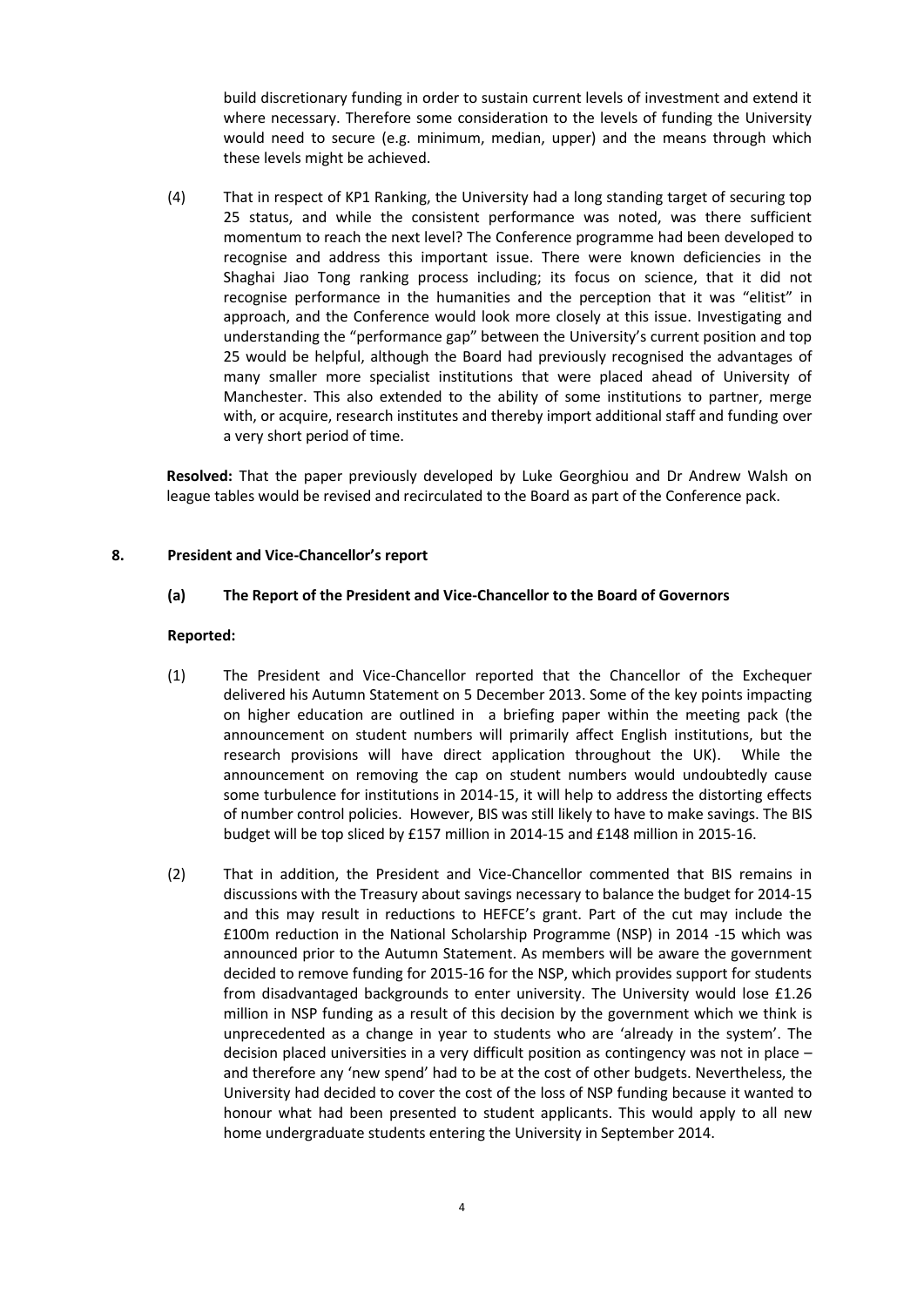- (3) That since the Autumn Statement was announced, the Russell Group has been seeking assurances around protecting the ring-fenced science budget and Higher Education Innovation Fund (HEIF) which underpins our universities' economically crucial work with business and helps drive growth. It has also been arguing that there should be an increase in funding per student for existing STEM places, ie vitally important science subjects, where quality provision is most costly. The government has accepted this argument and agreed to invest £185m over four years to increase the HEFCE allocations for very high cost subjects. HEFCE will decide on the precise figures and we await clarification of how this will be distributed. The government has also provided an assurance that they fully support the ring- fenced science budget which pays long-term dividends for the economy and that funding for research in universities will not be cut in 2014-15 or 2015-16. Discussions were ongoing about a similar commitment to maintaining investment in the HEIF.
- (4) That in commenting upon the University's finances, the President and Vice-Chancellor indicated that over the past few years, universities in the UK have faced a number of financial challenges including uncertainty about the recruitment of home and overseas students; dealing with reduced levels of research funding; major cuts to our capital funding from the Higher Education Funding Council for England (HEFCE) such that the University now had to generate capital funds internally; potential cuts to the core grants to universities from HEFCE and concerns over deficits in pension schemes. It would be irresponsible to assume that all is now plain sailing, not least because of the potential risks coming on pensions, notably the revaluation of USS and the potential further calls on funding from employers, however, the government's spending review in July delivered a somewhat better than expected result for universities, with 'flat cash' funding for research (though of course this means a decline in real terms) and what appeared to be relatively modest cuts to our core budgets and, subject to the outcome of the BIS budget, the latest Autumn Statement was also broadly positive for higher education. The funding for research as a result of the ongoing REF remains unknown, though the University had submitted a smaller number of staff than in RAE 2008, in order to meet a higher quality threshold. It was not known how this would impact on funding.
- (5) That the financial performance of the University continues to be strong. This reflects a great deal of hard work which had taken place across the University to maintain tight controls on spending and to increase income. The University needed to continue to generate financial surpluses, so that we can invest these in core activities. Indeed, realising the 2020 ambitions would require significant financial investment. To this end, the University must generate discretionary funds, exercise strong financial control, secure efficiency savings and generate new income.
- (6) That a major investment over coming years would be the campus masterplan which will create a single, outstanding campus in support of the Manchester 2020 vision. This would be funded in part from a public bond which we raised in the early summer of £300 million on favourable terms, in part from our existing cash and partly from future cash generation. Surpluses in future years would be somewhat reduced as the University must pay interest on the bond, but nonetheless this allowed the University to progress new developments. Over the last two years the University had launched a number of major initiatives focused on people – our staff and students. These included the initiative to support existing staff "Investing in Success - Developing Staff Potential" which enabled all staff to put forward innovative new projects for funding which would accelerate their personal development and benefit the University. The review of this scheme indicates that it has had enormously positive outcomes-both generally and for specific successes of individual projects. The University had also launched the President's Doctoral Scholarship Awards, to support 100 new PhD scholarships in any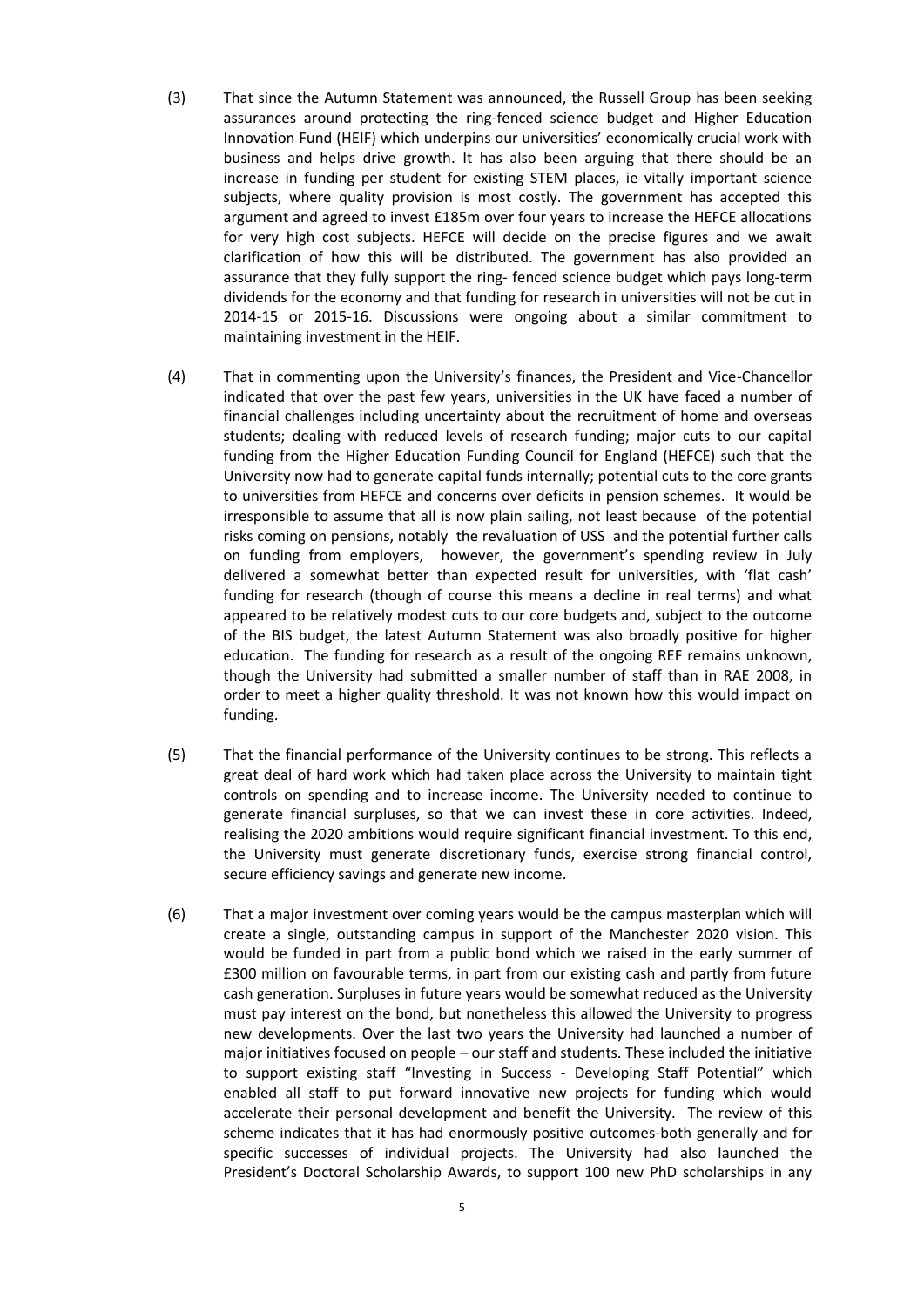discipline. This has helped to increase the number and quality of PhD applications. Further funds were devoted to improving the student experience. In addition to the investments made in recruitment of staff in areas where high student numbers were impacting on student individualised learning, funding includes: capital investments in new lecture theatres and refurbishment of existing ones, computer clusters and the RockCafe, and further strategic investments to enhance the wider student experience.

- (6) The University's "World Leading Minds" campaign, known internally as 'Project Diamond', was the recruitment of new academic positions across the University at lecturer, senior lecturer and professorial levels. This resulted in a very large number of applications, many of a very high quality and over 160 new appointments. The campaign was judged to be successful, not just for attracting high calibre staff, but also for strongly positioning the University's brand and for the bold statement on the level of strategic investment being made. As a sign of our ongoing commitment to maintaining strategic momentum and recognising that total academic staff numbers are still below those in 2007/8, the University had launched a further high profile recruitment campaign for c.100 academic positions ("Project Diamond Two") across the University which have been built in to the budget. At the time of report the University was considering a successor to the Investing in Success Scheme.
- (7) That the President and Vice-Chancellor reported that the 2013 round of Annual Performance Reviews (APRs), which were completed in December, had been effective in mapping areas of strong and weaker performance across the University, and in providing a basis for evaluating performance against the key priorities identified in the strategic and operational plans. Overall the University had made significant progress towards many of the goals described in Manchester 2020, the University's Strategic Plan, but it was important to acknowledge that the University still faced major challenges in some areas in achieving the "step change" that will be required to meet ambitions. The APRs have allowed detailed discussions about ambition and strategies for future performance improvement and more regular and rigorous accountability. The APR process forms the basis of the annual Stock Take Report, which the President and Vice-Chancellor would present to the Board's Planning and Accountability Conference in March. Reflecting on the discussions in the APRs, a number (seven) of priorities for 2014-15 have been identified by the Senior Leadership Team. These were:
	- i) Maintaining momentum towards our research targets by developing a post-REF strategy
	- ii) Continuing to improve the student experience
	- iii) Sustaining target levels of student recruitment
	- iv) Delivering the signature programmes in the social responsibility agenda
	- v) Creating a more performance-orientated culture
	- vi) Increasing and diversifying income
	- vii) Developing and delivering a communications and marketing plan

Identifying these does not mean that other objectives are not important; indeed the need to continue to deliver our compliance and financial performance is paramount. These priorities had also been subject to discussion at the 'Heads' meeting (which includes all Heads of School, Directorates and equivalent units within the University) and will be the focus of the forthcoming conference with the members of the Board of Governors in March.

(8) That at the time of the President and Vice-Chancellor's last report to the Board she had noted that the 2013 entry recruitment cycle for UGs looked to be returning to the more familiar pattern seen prior to the introduction of changes to the financing of Home/EU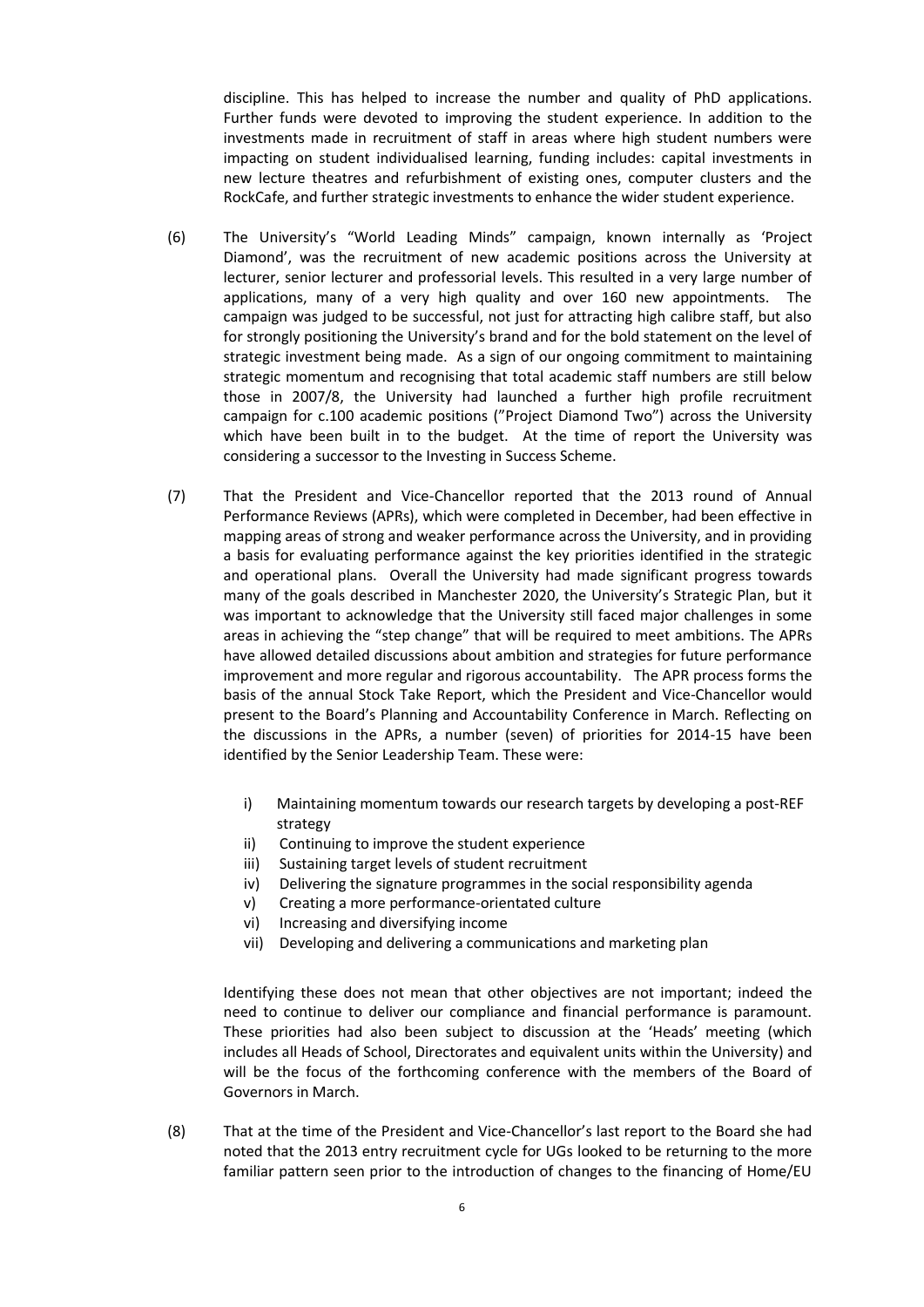UGs that affected the 2012 intake in particular. At that stage it was not possible to give an accurate indication of student numbers. This was because there are a number of factors beyond the University's control that influence whether a student completes registration, such as securing funding and gaining visa entry. Now that the census date has passed the President and Vice-Chancellor could confirm that the University exceeded home and international undergraduate targets. The recruitment of students not attaining ABB or equivalent was within the permitted range for Student Number Control allocation and demonstrates the University's commitment to retain high entry standards. Overall postgraduate data was also positive. The University exceeded international PGT and home/EU PGR targets. Home/EU PGT and international PGR targets were missed but the University achieved overall home and international student targets. The University was now modelling the implications of these numbers for fee income as in some cases the relationship is complex.

(9) The University was now focusing attention on recruitment for the 2014 intake, which was likely to be as challenging as the last two years with continued complexity around home/EU UG admissions and the ongoing uncertainties around international student recruitment. A new challenge this cycle arises from the decision by one Russell Group university last year to make unconditional offers to c. 1,000 home/EU UG students before they received their A Level results, and their announcement that they will increase the number of unconditional offers this cycle. It was difficult to assess how the sector would respond to this and the University's Intake Management Group (IMG) would meet regularly through the cycle to consider how best the University could achieve its student recruitment targets in 2014. The current application data were positive. At the time of report UG applications were up (7% home/EU and 11% overseas). PGT applications were also up (3% home/EU and 15% overseas), but it was early in the cycle. PGR home/EU were up (22%) but overseas were down (4%), though the numbers were small at this stage so unreliable.

### **Noted:**

- (1) That the Science Park was leading on a bid for the University Enterprise Zone (UEZ) pilot funding scheme, which had a budget of £15m, with no more than £5m available for a single project. The bid would focus on the corridor. On a related matter, the Board noted that the University's research innovation ecosystem would be a topic for a forthcoming informal meeting of the Board of Governors.
- (2) That a member of the Board questioned whether Project Diamond and its focus on world-leading appointments might have implications in terms of the commitments described within KPI 8, in terms of diversity and equality of opportunity. The University would continue to recruit the best available under the programme it would also take steps to ensure it could select from a diverse field of candidates and MHS recruitment had been strong in this respect. The discussion led to the raising of the recent issue of gender segregation within universities. UUK's recent guidance on events involving external speakers had addressed the issue in a case study, and had suggested how universities might facilitate the "voluntary" separation of men and women for religious purposes in certain circumstances. The guidance and case study was then withdrawn following adverse media comment and political intervention. In terms of the University, while no such request had ever been received in respect of any event under the Code, the University would revise its code of practice on freedom of speech when the guidance was made available again.
- (3) That the Home Office had suspended English language tests run by a major firm after BBC Panorama uncovered systematic fraud in the student visa system. Secret filming of government-approved exams needed for a visa shows candidates having tests faked for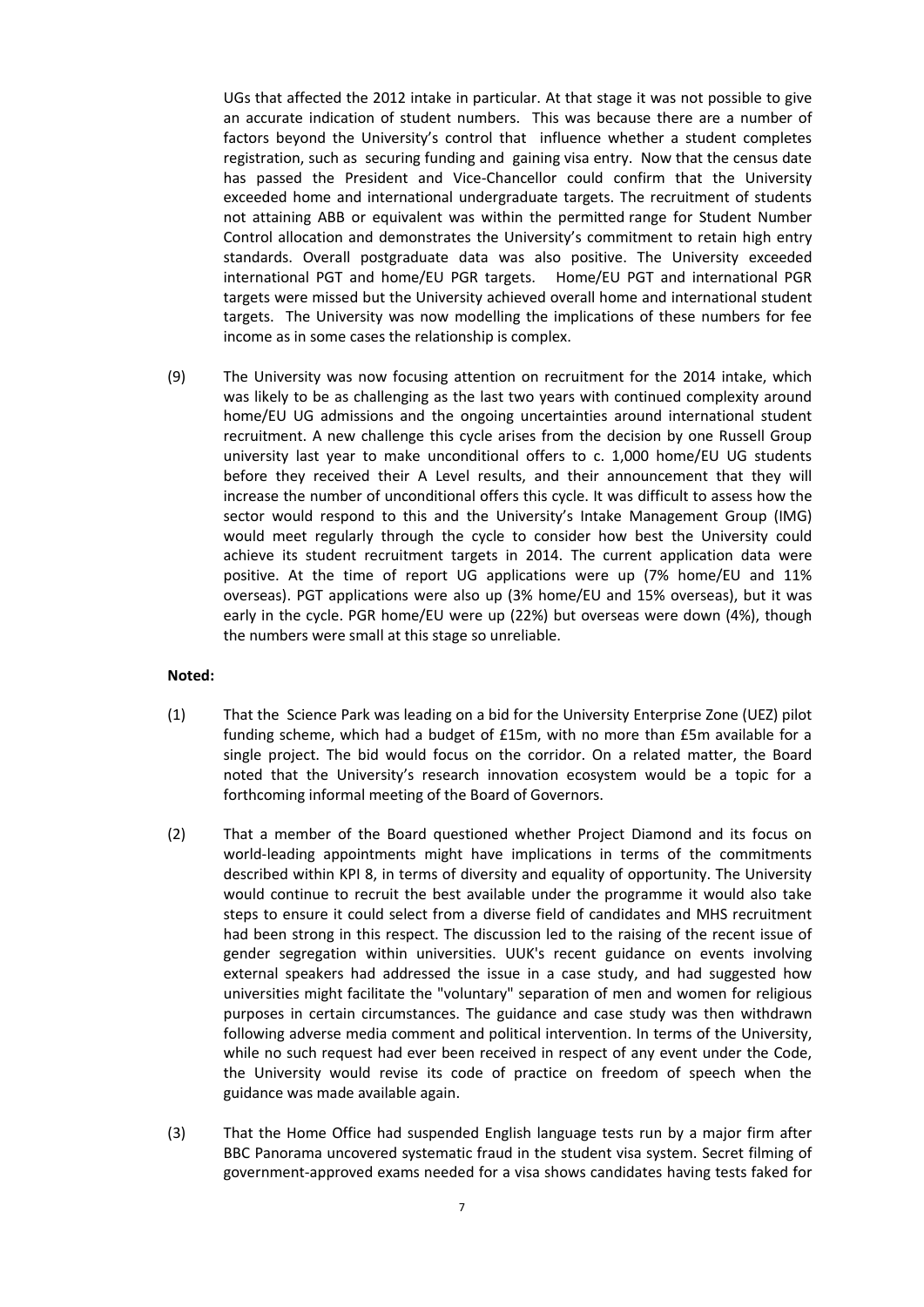them. In discussing this it was confirmed that the University had had no dealings with the company concerned although it was noted that there may be repercussions arising from the fraud's discovery in compliance terms.

# **(b) Report to the Board of Governors on exercise of delegations**

# **Reported:**

(1) That acting on behalf of Senate and the Board of Governors, and on the recommendation of the relevant School Board and/or the Dean of the relevant faculty, the President and Vice Chancellor approved the appointment of the following Heads of School:

Professor Fiona Devine, as Director of Manchester Business School, for the period 1 January 2014 to 31 December 2018.

Professor Tim Allot as Head of School of Environment, Education and Development for the period 1 August 2014 to 31 July 2017.

(2) That acting on behalf of Senate and the Board of Governors, and on the recommendation of the relevant Head of School and Dean of the Faculty, the President and Vice-Chancellor awarded the title of emeritus/emerita professor to:

Peter Noyce, School of Medicine, with effect from 1 January 2014 Alasdair Rawsthorne, School of Computer Science, with effect from 1 October 2013 Frank Stephen, School of Law, with effect from 1 October 2014 Jim Thomas, School of Chemistry, with effect from 1 January 2014

- (3) That acting on behalf of the Board of Governors, the President and Vice-Chancellor approved the appointment of Mr John Watson as one of the University's nominative trustees to the Dallam School Charitable Trust.
- (4) That pursuant to General Regulation VII.4, the Common Seal of the University has been affixed to instruments recorded in entries no 1365 to 1393
- (5) Academic promotions and appointments (please see Appendix 2 and 3)

### **(c) Report from the Director of Finance**

**Received:** That on this occasion there was nothing further to add to the information contained in the report of the Finance Committee.

### **(d) Report from the Director of Compliance and Risk**

**Received:** A report on the operational management of risk and compliance, noting in particular any risks that have materialised or failure of compliance that have occurred since the last meeting of the Board.

### **9. Safety, Health and Environment Committee.**

### **Received:**

Minutes of the meeting of the Safety, Health and Environment Committee held on 16 December 2013, including Accident Statistics from Q3, 2013.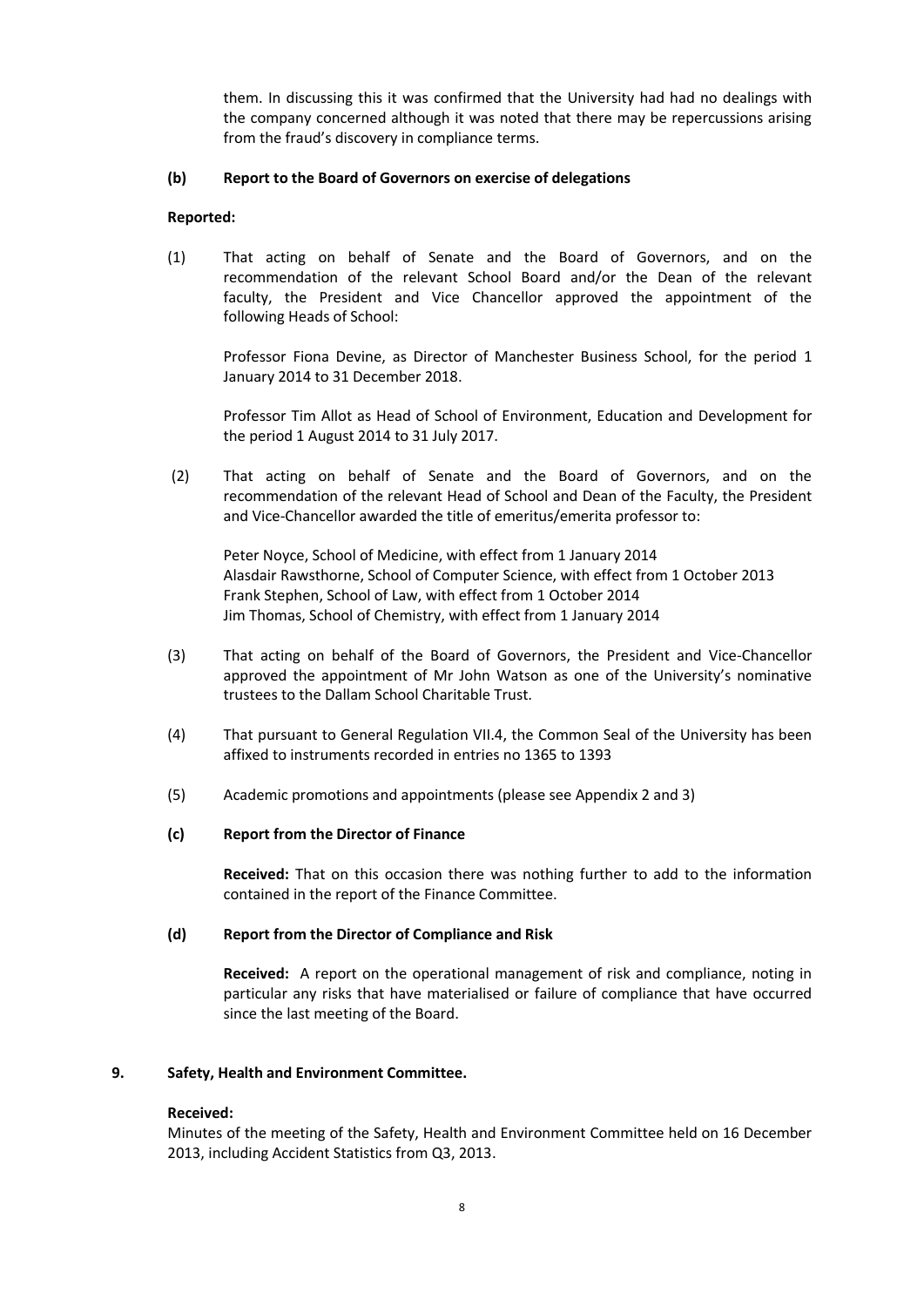# **Reported:**

- (1) That it was reported that the Coroner had returned a verdict of accidental death in respect of the Hiking Club fatality. The Committee agreed that appropriate action had been taken at the time of the accident, particularly in communicating with the student's family and that the Coroner had not made any observations that indicated that further action in relation to Hiking Club safety should be contemplated.
- (2) That It was reported that monthly reports to Euratom had now begun and that a helpful dialogue had been established.
- (3) That the University Cultural Assets had won the UK Heart Safe Award for Tourism or Leisure Business of the Year.
- (4) That there had been a loss of a sealed radiation source (Krypton-85 source (33MBq)) following the dismantling of a redundant pilot paper-making plant on the School of Material Sciences. The Greater Manchester Police and Environment Agency had been promptly notified and an internal investigation was in progress.
- (5) That the Radiological Protection Advisor certification of the University's Head of Radiological Safety expired on 31 December 2013 and, after a selection process, Public Health England (formerly the Health Protection Agency) had been appointed as successor. Dr Bidey would continue to head the University Radiation Protection Service until his retirement in September 2014.
- (6) That the Committee considered the accident statistics for the third quarter of 2013 and noted that the downward trajectory had been maintained but that some types of accident were possibly higher than they should be. It was difficult to make comparisons with other institutions as there were significant differences in the way universities reported accidents, but Safety Services would be undertaking a careful analysis of the accident statistics to see if further lessons could be learned.

**Noted:** That the Director of Compliance and Risk, with colleagues from Safety Services, would look the detail of the accident figures, for the quarter and the year, with a view to identifying any issues in the underlying safety culture.

### **10. Board Committee reports**

### **(a) Audit Committee, 28 January 2014**

**Received:** The summary report and minutes of the meeting held on 28 January 2014.

- (1) That the results of the survey of Audit Committee effectiveness had not identified any areas of concern, but the following issues were highlighted:
	- The need to ensure adequate time was available for major items
	- Consideration of additional sector specific briefing opportunities for members
	- Consideration of membership and specifically additional accounting expertise
	- The requirement to formalise induction for audit committee members
- (2) That there was a formal requirement that the TRAC Return is also approved through a Committee of the Board for the Institution. Once every three years the University is also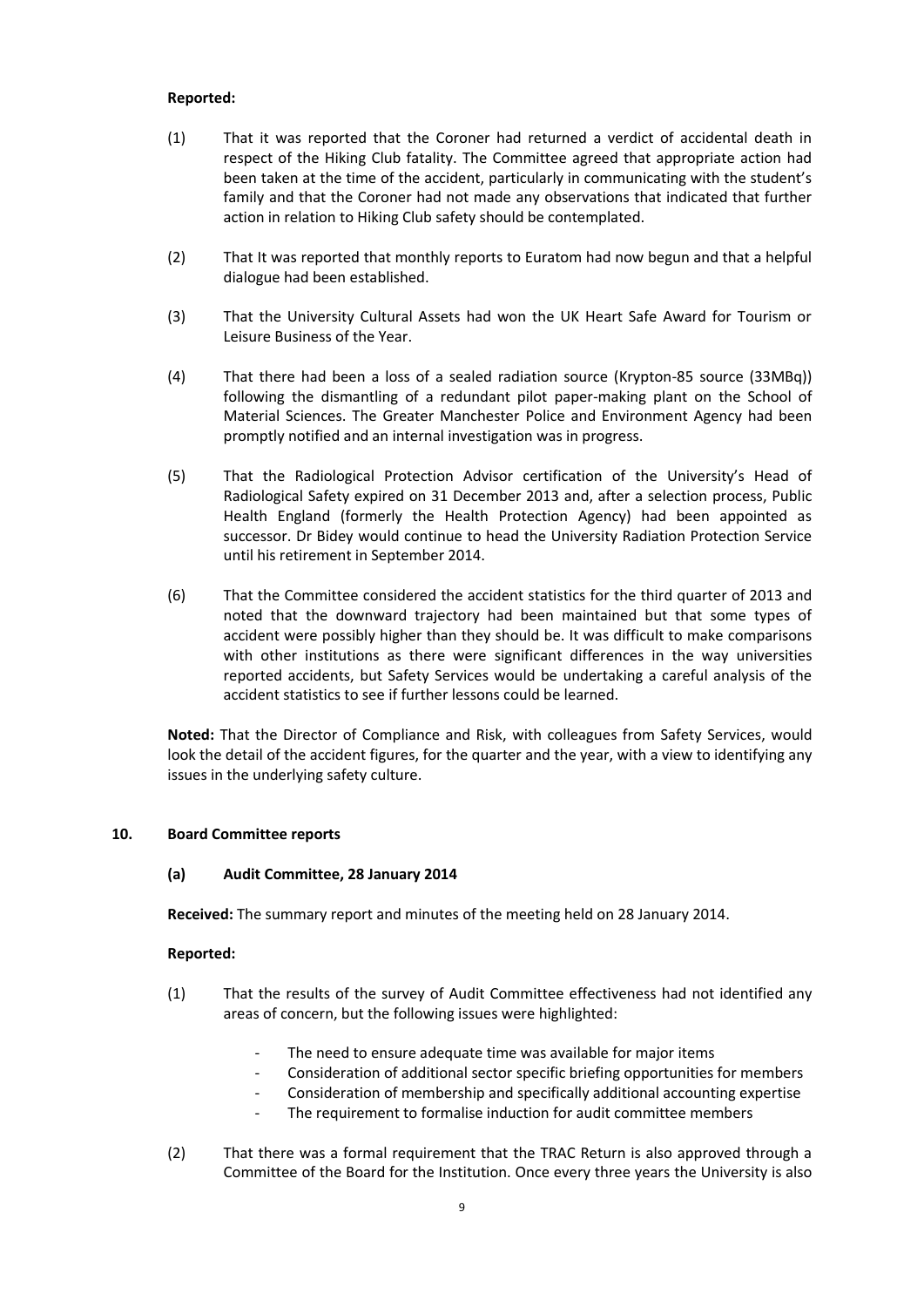required to confirm compliance with the detailed Statement of Requirements. The return is provided for information.

- (3) That the Uniac audit of registers of interest identified significant opportunities to improve the effectiveness of the system of internal control and governance and identified significant opportunities to improve the efficiency / economy of the system of internal control. Uniac recommended that the University adopted two key steps to improve local compliance and completion rates to include a) Introduction of a Common Electronic Repository of Register of Interest submissions by Staff and b) Further enhancing of staff induction, training and local guidance on this topic.
- (4) That the report summarised the incoming Director's views and proposed direction on the cyber-security position of the University, following the UNIAC audit on cyber-security published in the summer of 2013. It was clear that a significant amount of work was required to improve cyber-security defences. The actions required came under a number of broad headings: issues relating to the governance of IT security; the introduction of security enhancements (physical controls), the formulation of a cybersecurity strategy, the creation of a cyber-security team, and the establishment of a technology strategy.
- (5) That the Committee considered the risk map and register for the University and the underpinning registers for the four faculties and for the professional support services. The Committee noted that it anticipated movement in the profile of some of these risks, for example, as the people strategy developed. It was noted that the lack of movement, in some of these key areas was due to the scale of activity required to address them, and therefore while movement was anticipated it would take time.

#### **(b) Finance Committee, 29 January 2014**

**Received:** The summary report and minutes of the meeting held on 29 January 2014.

- (1) That Finance Committee received an updated on the capital programme and noted the progress that had been made. All costs remained within the existing agreed overall campus masterplan. It was agreed that the Director of Estates will attend the next meeting of Finance Committee (in April 2014) for a longer session on the campus masterplan.
- (2) That the Masterplan Capital Programme Board had met for the second time on 22 January 2014. A new dashboard report had been reviewed and this will be submitted to Capital Planning Sub Committee and Finance Committee on a quarterly basis going forward.
- (3) That a number of changes to the Financial Regulations were considered and Finance Committee recommends these changes for the approval of the Board of Governors. These changes are summarised in the following pages.
- (4) That it was noted that UNIAC will be reviewing the Financial Regulations and Procedures and approval will be sought in due course for any changes arising from this process.
- (5) That, as requested at the previous meeting, Aon Hewitt had carried out additional work on the University's investment strategy and they attended the meeting to present their report.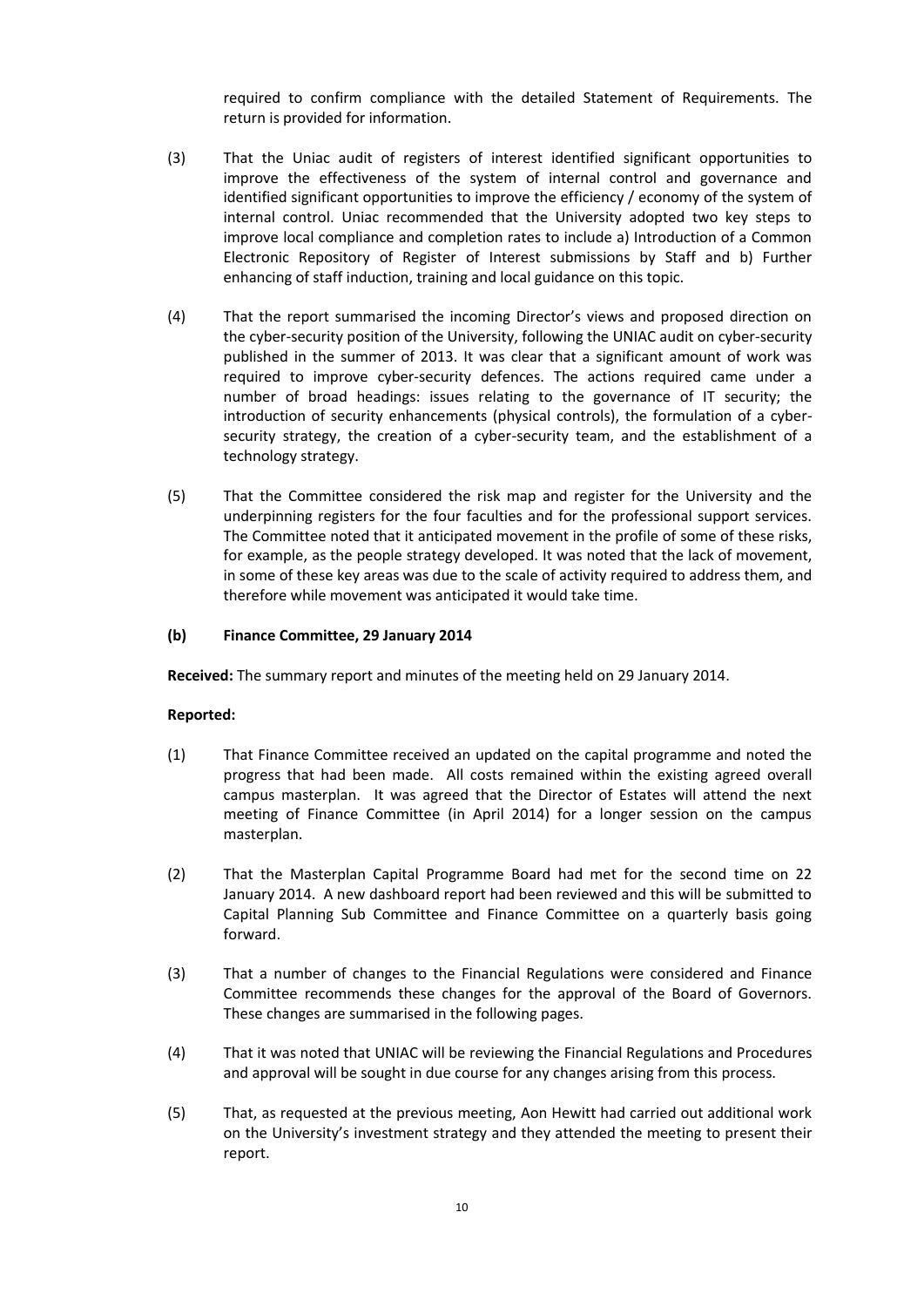- (6) That the Finance Committee approved a move to an absolute return bond (by a reduction in the investment in index linked gilts and corporate bonds) giving a 10% investment in the three classes of bond. Approval in principle was also given for the move from UK equities to unconstrained global equities, subject to the provision of further information on the best way to satisfy (1) risk mitigation; (2) net return; and (3) compliance with the University's policy on Socially Responsible Investment. This will considered at an additional meeting of Finance Committee to take place in late March 2014. A decision regarding a limited, pilot, approach to investment in alternative assets classes (such as hedge funds, currency, infrastructure etc) was deferred for the time being.
- (7) That BlackRock (the University's fund manager) attended the meeting to present their annual performance report and the outcomes of the recent SRI compliance review.
- (8) That in terms of performance, Finance Committee noted an improved performance against benchmark in the last quarter and over the previous 12 months, but below benchmark for the three and five year periods. The improvement against benchmark reflected the move into bonds in 2012.
- (9) That the SRI review had been carried out by a new independent organisation Investor Responsibilities Research Center (IRRC) Institute and had confirmed that the University's investment portfolio remained compliant with the SRI policy.
- (10) Finance Committee noted the management accounts for December 2014 at the meeting:
	- It was noted that current year financial results for MHS were disappointing and that actions were underway to improve the outturn.
	- The surplus to date was £15.31m, £1.8m adverse to budget. Key factors were: £2.5m lower investment income; £1.4m lower than budgeted tuition fee income; £1.2m higher interest payable; £1.1m lower research overhead recovery; £0.3m adverse net pay.
	- cumulative income was £354.1, £5.3m below budget but 3.7% higher than prior year;
	- pay costs were £192.5m, £0.2m lower than budget. Pay costs, excluding ERVS represented 54.3% of total income compared to 53.3% in the prior year, and 53.0% budgeted;
	- the non-pay costs were 6.9% higher than last year, at £121.6m but £8.1m favourable to budget;
	- cash balances stood at £452.6m.

**Resolved:** That the Board approved the Finance Committee recommendation to approve the changes to the Financial Regulations and Procedures. The Board endorsed the changes that have been approved by Finance Committee as detailed in the papers.

# **(c) Staffing Committee, 16 January 2014**

**Received:** The minutes from the meeting of the Staffing Committee held on 16 January 2014.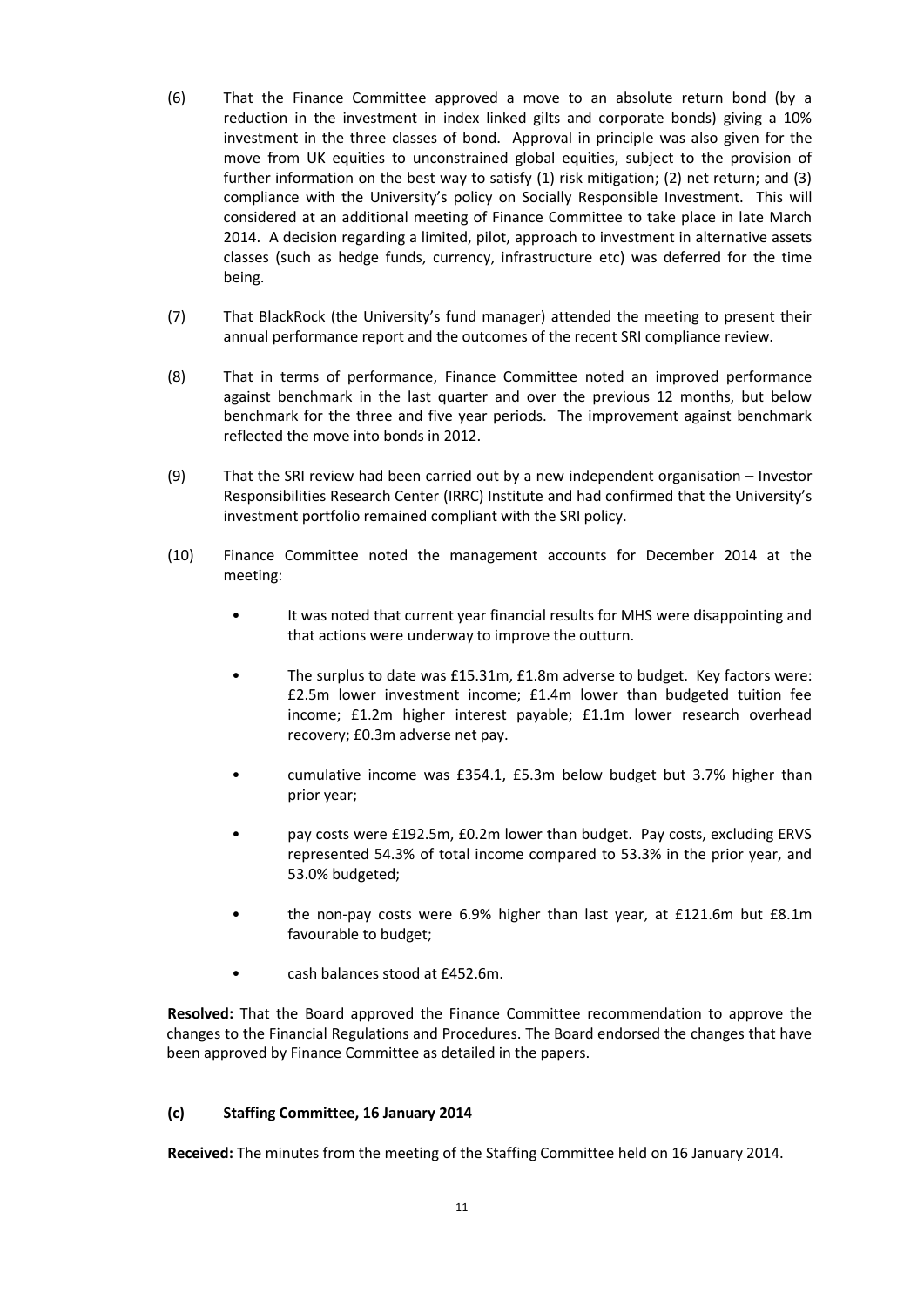**Resolved:** That the Board endorsed the recommendations of the Staffing Committee held on 16 January 2014. These were:

- (1) That the University proceeds with the process outlined in the agreed Contracts Policy and Procedure to deal with those staff considered to be at risk on open ended contracts linked to finite external funding or special projects for the period from 1 November 2014 to 31 January 2015; and
- (2) That the University continues to ensure that all suitable and appropriate alternative strategies for resolution, including redeployment and restructuring, have been properly considered.

#### **(d) Remuneration Committee, 20 November 2013**

**Received:** The minutes of the meeting held on 20 November 2013.

**Reported:** That the Committee reviewed and determined, inter alia, the following matters; its role and remit, the recommendations from the Senior Salaries Review Group which were then approved by the Committee, Salary and Bonus Payments to the Chief Executive of UMI3, the outcome of the Hay evaluation of senior roles and the Committee's recommendations; and acknowledging the excellent work and progress, the Remuneration Committee approved a bonus payment to one of the PSS Directors for the 2012/13 operational year.

**Resolved:** That the Board of Governors accepted the HAY evaluation outcomes (pending the changes as previously described in the report).

#### **11. Report from the Senate**

**Received:** The summary report from the meeting held 5 February 2014.

- (1) That the President and Vice-Chancellor updated Senate on the possible implications of the Chancellor of the Exchequer's Autumn Statement, the key priorities which emerged from the 2013 round of Annual Performance Reviews, and student numbers for entry in 2013.
- (2) That Senate discussed a project to explore the relationship between research and teaching and learning at the University, received an update on the implementation of the Policy on Recording Lectures and other Teaching and Learning Activities and the roll out of lecture capture software, and noted the terms of reference for a working group to consider how teaching is dealt with in academic promotions and related processes.
- (3) That the Vice-President (Research and Innovation) reported on the REF2014 return and a recent call by University of Manchester Research Institute for pump-priming proposals to support activities that lead to an increase in successful interdisciplinary research. Senate noted amendments to the Supervision Policy for Postgraduate Research Degrees.
- (4) That Senate received and discussed the Annual Report of Student Appeals, Student Complaints and Student Discipline Cases for 2012-13. (attached as an Appendix).
- (5) That Senate had also considered the likely impact of strike action on the University, as part of the ongoing dispute between the unions and the employers association over the previous year's pay award of 1%.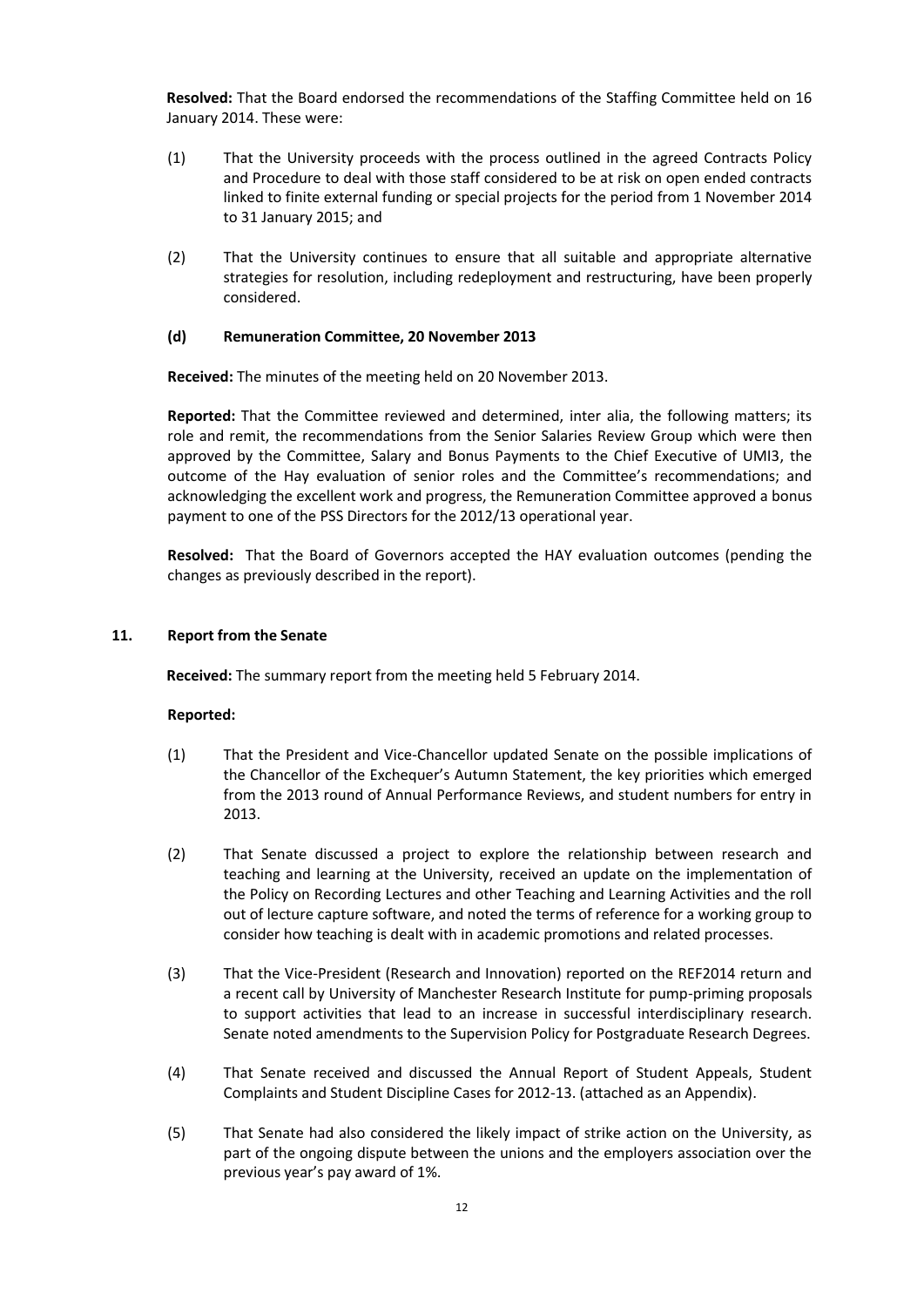**Resolved:** The Board noted the Annual Report of Student Appeals, Student Complaints and Student Discipline Cases for 2012-13.

# **12. Report from the Planning and Resources Committee**

**Received:** The summary report from the meetings held on 10 December 2013.

- (1) That Dr Teresa Anderson, the Director of the Jodrell Bank Discovery Centre, attended the PRC meeting on 10 December 2013 to discuss the Jodrell Bank Discovery Centre Annual Performance Review. Performance had been strong against all indicators, including a 24% increase in visitor numbers to over 127,000. A number of opportunities had been identified going forward and it was noted that the Centre was in the process of developing its first Strategic Plan against which performance would be assessed in future.
- (2) That at its meeting on 10 December 2013, the Committee approved the income and expenditure levels and milestone information that OFFA and HEFCE required from institutions for the annual monitoring of Access Agreements, Interim Widening Participation Strategic Statements (IWPSS) and the National Scholarship Programme (NSP) for 2012-13. The Committee also received a paper summarising recent changes to the Government's National Scholarship Programme (NSP). The Committee agreed, with a number of concerns and reservations, to cover the shortfall of £1.258m in NSP funding for 2014-15 because it wanted to honour what it had presented to student applicants. This would apply to all new home undergraduate students entering the University in September 2014. It also agreed that there should be no change to the principles or the offer published for 2014-15 and that options for financial support for 2015-16 should be brought to the PRC meeting in February 2014.
- (3) That at its meeting on 10 December 2013, the Committee considered the draft management accounts for the period ended 31 October 2013. The Committee also received the budgeting and planning guidance notes 2014-20 and The University of Manchester's response to the HEFCE consultation on the financial memorandum, which had been submitted by the deadline of 6 December 2013. The Committee also received a report on the financial position of the Students' Union from the General Secretary of the Students' Union. The Committee acknowledged the difficulties being faced, which were being worked through, and offered its support.
- (4) That during the period of this report, the Committee received the Minutes of the Finance Sub-Committee meetings held on 29 October and 19 November 2013.
- (5) That the Committee considered a report on provisional student numbers as at 1 December 2013. The total number of undergraduate students was 25,462 compared to 24,990 targeted (an increase of 472) and 25,644 last year. The total number of postgraduate taught students was 4,829, compared to 4,915 targeted and 4,554 last year, and recruitment of Home/EU PGT was below target. The total number of postgraduate research students was 3,207 compared to 3,279 targeted and 3,180 last year. The total number of Home full-time Year 0 and Year 1 students was 286 above target and the quality of intake was high - the University had recruited 1,700 non-ABB+ students compared with its Student Number Control of 1,724.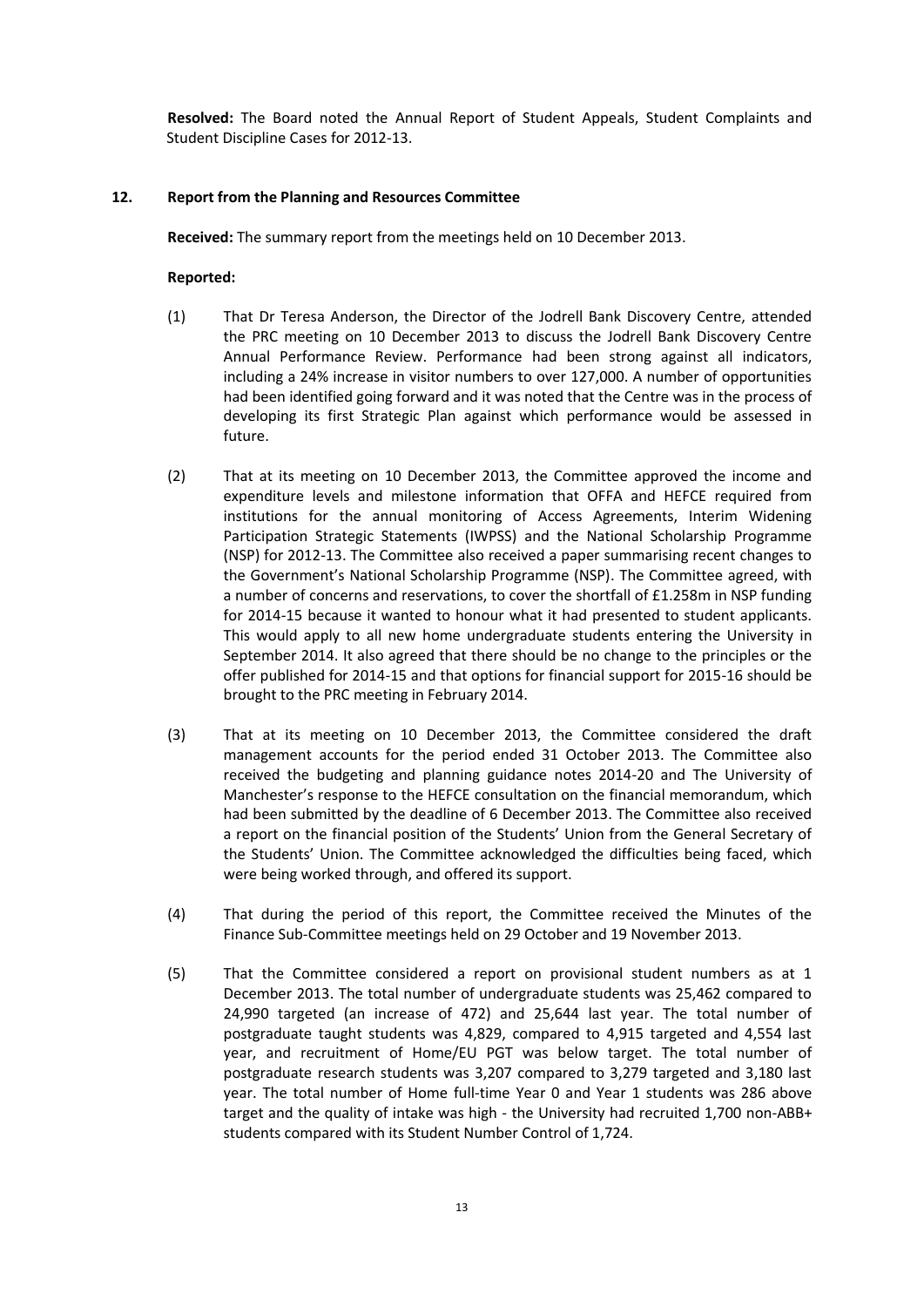- (6) That the Committee noted that, on the basis of the discussions held during the Annual Performance Reviews and other ongoing developments, the University's Senior Leadership Team had identified seven key priorities for 2014-15:
	- i) Maintaining momentum towards our research targets by developing a post-REF strategy
	- ii) Continuing to improve the student experience
	- iii) Sustaining target levels of student recruitment
	- iv) Delivering the signature programmes in the social responsibility agenda
	- v) Creating a more performance-orientated culture
	- vi) Increasing and diversifying income
	- vii) Developing and delivering a communications and marketing plan

The Committee also received the Report of the External Stakeholder Survey and noted that an Action Plan was being finalized.

- (7) That the Committee noted that, in line with most other UK Higher Education Institutions, the University would be paying the 1% national pay award to all staff with their December 2013 salary and that back pay to 1 August 2013 would be paid with salary in January 2014. The Committee was also informed that the HR and equality and diversity KPIs had been considered at the meeting of the HR Sub-Committee held on 19 November 2013 as part of the Annual Performance Review process. A report had been written identifying actions which would be presented as part of the APR documentation to the Board of Governors at the conference in March. There would be a formal midyear review of progress on 20 May 2014.
- (8) That the Committee was informed that the meeting of the Capital Planning Sub-Committee on 3 December 2013 had considered the environmental sustainability KPIs. A fuller report had been written identifying actions which would be presented as part of the APR documentation to the Board of Governors at the conference in March. The Capital Planning Sub-Committee had also noted the acquisition of the Jabez Clegg property and had approved a scheme to refurbish laboratories in the School of Earth, Atmospheric and Environmental Sciences.

# **13. University Union Relations Committee**

**Received:** A report of the meeting between the University and the Union held on 27 January 2014.

# **Reported:**

The summary below lists the key issues for the Board's consideration and information:

(1) That the Committee reviewed the financial statements for the Union for the year end 31 July 2013. The Union finance function was outsourced and they were continuing work to get the accounts finished. The documents circulated reflected how the accounts currently stand. The year-end position showed a deficit of £1.5 million. A significant proportion of this was attributable to asset write-offs, with a trading deficit of £600k. UMSU has since brought back finance in-house, has re-calculated budget for 2013-14 and made significant budgets cuts and is now going through restructuring. The Union anticipated a break even in the current year before restructuring costs (£230k). It was anticipated that the full set of accounts would be available within 4 weeks (by end of February), and the Union was urged to ensure this deadline was met so that it could fulfil its obligation under the Code of Practice to make available the statements to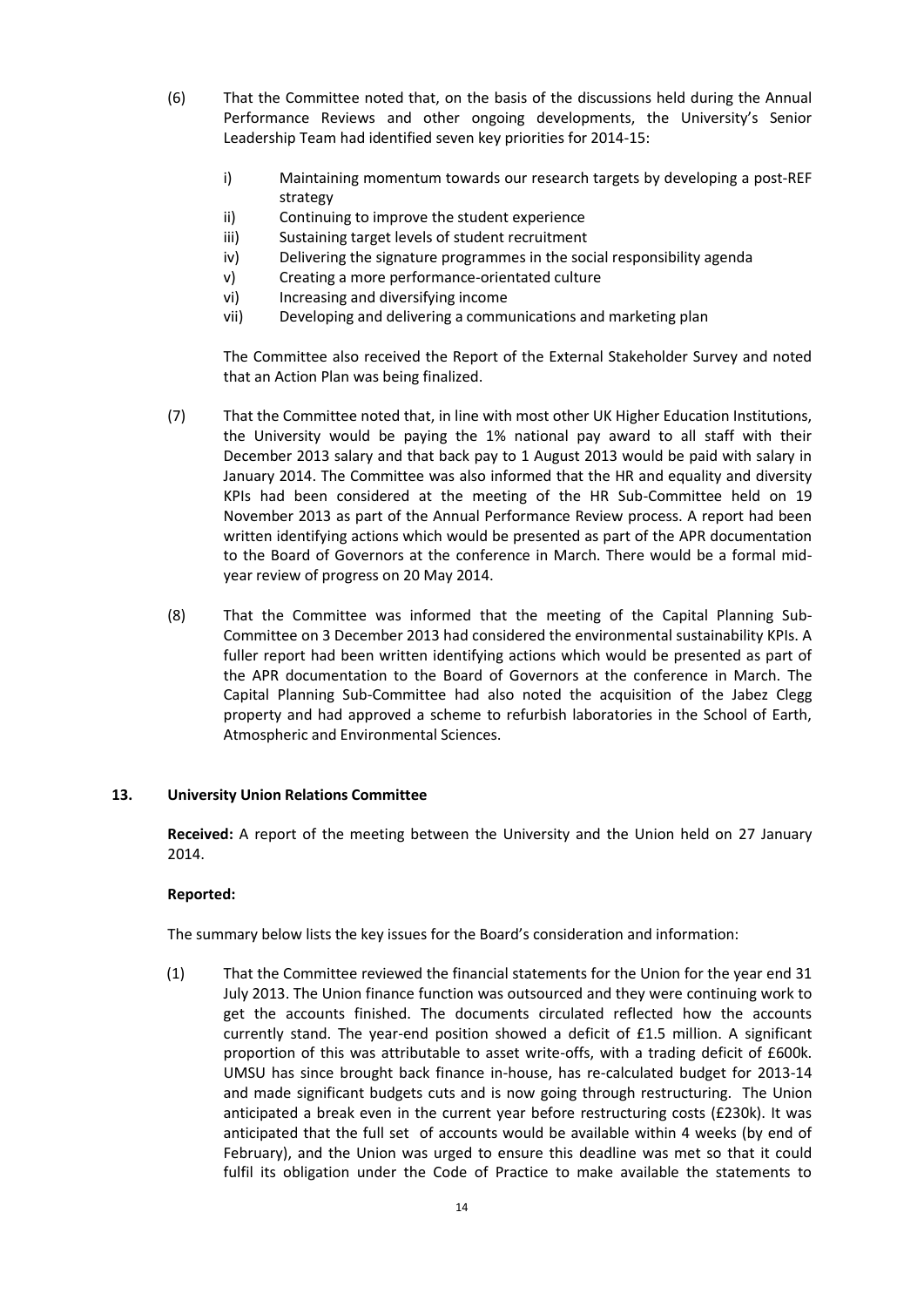students. The University has offered assistance to the Union in this process and members of the Committee were holding regular meetings with the Union throughout.

- (2) The Committee considered progress in respect of lease arrangements between the Union and the University and noted that discussions were ongoing on a new lease arrangement for the Steve Biko building. This was in its final form bar one issue which Estates were awaiting feedback on.
- (3) That the Committee noted that exec members had been working on the election byelaw following the review of the elections in the previous year. The work had been delayed as a result of staff departures. The bye-law, which has been reviewed by University staff, is provided for endorsement by the Board of Governors. There remains work to complete on the full set of Union bye-laws and the Union is currently scoping a governance review to address this issue.
- (4) That the Union was continuing to work with the University on policy and guidance around student usage of social media.
- (5) That the Committee reviewed the Code of Practice between the University and Union, noting the amendments agreed in the previous year and therefore agreed no further work on this was required.
- (6) That the Union reported that November and December had been a particularly challenging time. Since the last UURC meeting, the Union had gone through a process which has included making significant budget cuts for the 13/14 year, as well as a voluntary redundancy process which has resulted in a loss of 11 full time members of staff. Despite this, the Union had carried on functioning as normal during this period. RAG week was a huge success with many students participating in fundraising activities. Despite the difficulties of the period before Christmas, they reported that all members of staff had returned to work in January with a can-do attitude and were taking positive steps to ensure the continued smooth running of the Students' Union. The Union had held a number of major events in January, including Pangaea and the Refreshers Fair. The next period would be particularly busy with elections in March and the end of the exam period there was a renewed focus as the Union sought to return to business as usual.
- (7) That as part of the wider Governance Review, the Students' Union was reviewing the training it provides to its trustees and to its full-time officers. It was hoped that by integrating the existing external trustees into the process, further continuity of skills and experience can be ensured. The University offered its assistance in this process.
- (8) That three representatives from the Charity Commission (CC) visited the Students' Union on 7th January 2014 as part of a monitoring visit. The CC representatives discussed the incident with the Global Aspirations for Women Society which occurred on 14th February 2013 and other allegations with regard to the Women for Liberation Society. Both organisations had been implicated in spreading extremist views and the CC representatives wished to examine what controls the Students' Union had in place to reduce the risks associated with external speakers and society events. The Union described the processes in place to mitigate these risks. Firstly, all societies have to register with the Students' Union at the beginning of the year. Secondly, any event using Students' Union facilities has to be booked 3 weeks in advance and is examined by Staff members. Thirdly, any request to have an external speaker has to be made by a separate written application and is also scrutinised by Staff members. Fourthly, the Students' Union has the power to impose restrictions on society events, including recording or ticketing the event, introducing an impartial chair for a debate, or recommending security measures or other safeguards. Fifthly, the Students' Union is the official "banker" for all societies, which means that it has a degree of leverage when it comes to regulating the behaviour of societies. However, the Students' Union has limits on what it is able to control. There have been instances of societies deliberately concealing their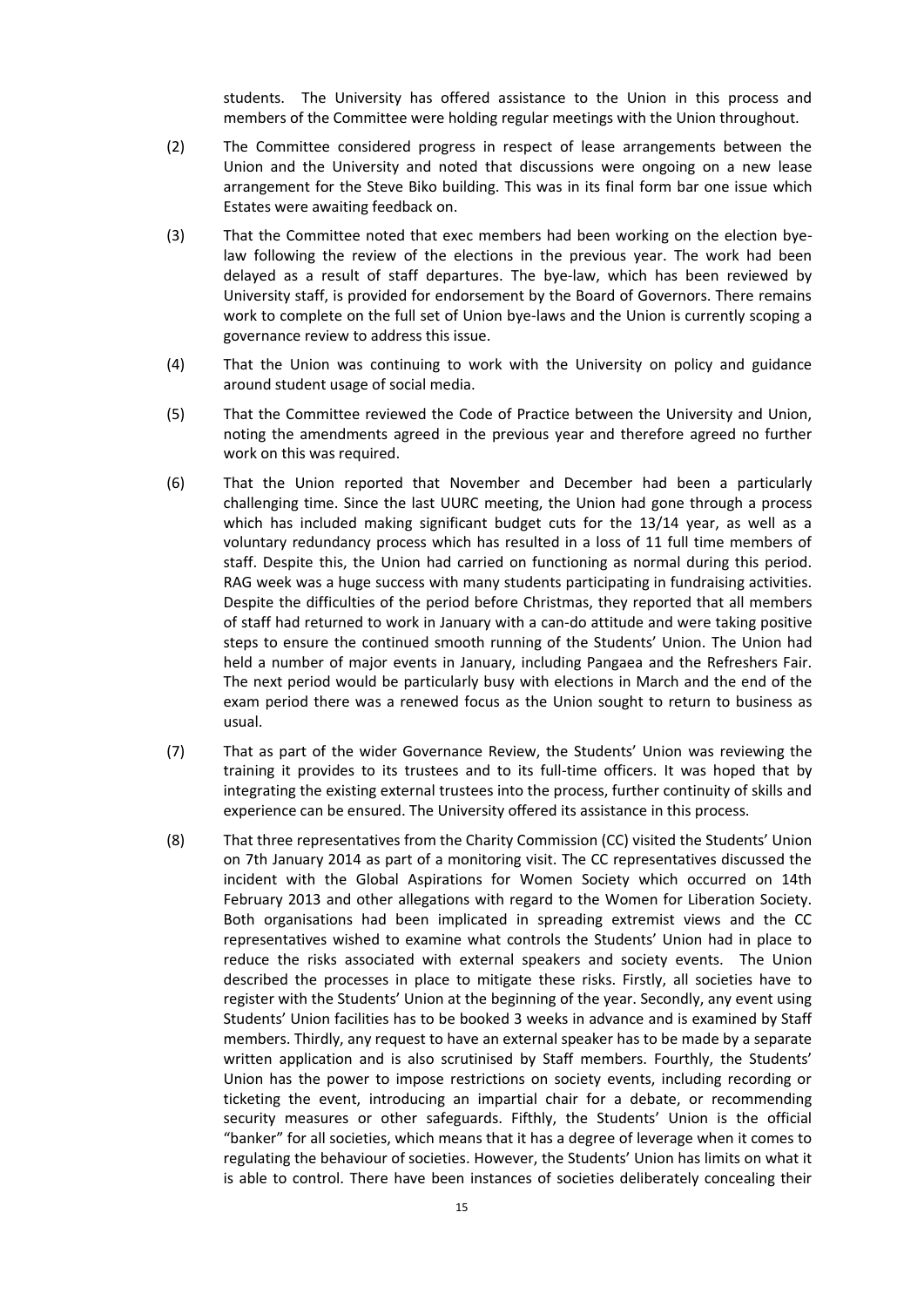true purpose from the Students' Union and often Staff members have to actively monitor societies to keep track of their activities. The Students' Union has taken additional steps since the events of 2013 to further reduce these risks. A new "safe space" policy was adopted by the Board of Trustees in September 2013 and has recruited society coordinators to cover the areas of Cultural, Political, Academic, Community and 17 Voluntary organisations. These staff members were skilled and had built up strong relationships with the societies in their areas. While the visit was informal, the Charity Commission did make a number of recommendations, including linking the Safe Space policy with the group/society application and the Students' Union will be implementing these recommendations going forward.

**Resolved:** That the Board endorsed the Election Bye-Law (having been reviewed and deemed as fit for purpose by University staff) for the Union to adopt ahead of the Executive elections in March 2014.

**Close.**